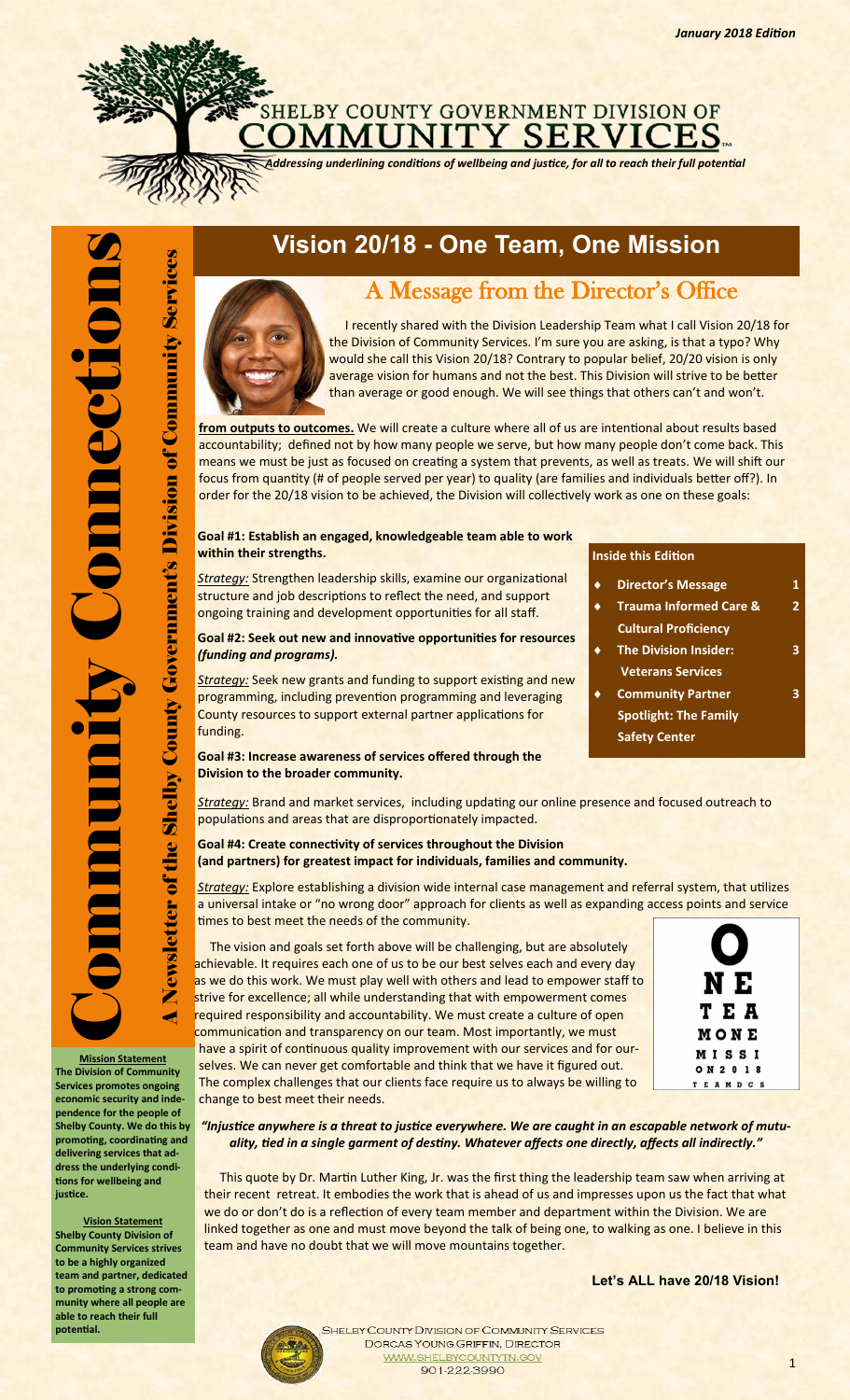SHELBY COUNTY GOVERNMENT DIVISION OF **OMMUNITY SERVICES** 

*Addressing underlining conditions of wellbeing and justice, for all to reach their full potential*

### Trauma Informed and Culturally Proficient

A Newsletter of the Division of Community Services of Shelby County Government

**Aumuno** 

ewsletter of the Division of

Services of Shelby

Government

Aumo

What would you say if I told you that you could improve your outcomes with your customers and at the same time increase your job satisfaction? If you learn to engage customers differently and enlist them as your partners in growth, you will see different results. You got into this important and lifesaving work that we do in the Division of Community Services in order to make a difference.

 In the Division of Community Services, we want to give you more tools to do so. We will be conducting training to make you more aware of yourself and how you interact with customers. We will also share information and skills with you to help you engage your clients in making healthier long term choices.

 Let's start with the obvious. No one comes to any of the departments in our Division because things are going great. They access our services because they are mandated to do so or because they have been unable to solve their problems on their own. Our customers come to us in a time of need and it is our task to help them to leave our programs better off than when they came to us. We have learned that a "one size fits all" approach to service delivery does not work for everyone. When we try to force every customer into the same process, some are unwilling or unable to complete the process to get what they need or to make real change in their lives.

 This Division training effort will focus on two main areas- trauma informed care and cultural proficiency. We will discover the importance of learning our customers' trauma history as that background can color their world view.

color their world view. A history of trauma can leave victims feeling fearful, helpless and hopeless. If we are unaware of that history, we can accidentally trigger reactions to the traumatic events that may keep the customer unable or unwilling to change leaving us baffled as to what went wrong and frustrated with them or ourselves.

 The second area of focus is on becoming culturally proficient as a Division. We must implement our programs in a way that is inclusive of nonmajority cultures in order to be sure that our services are truly comprehensive and accessible. We will focus on the needs of groups such as non-English speakers, immigrants, those with handicapping conditions and others who are of the nonmajority. You will receive general information on these populations as well as learn ways to include a broad range of cultures in service delivery planning.

 As an added bonus, you will learn about Motivational Interviewing (MI.). MI is a technique that allows you to work collaboratively with your clients to reach their goals with less emphasis on being directive. You will learn to use this skill when interacting with clients to help them choose behaviors that will help them to meet their own goals.

We look forward to working with you throughout the upcoming year. We hope that by finetuning communication with our customers, you will feel more empowered to help them to help themselves. The work we do can be life changing, and we want to give you the support to make that a reality.

- Ivette Baldizon & Anna Whalley

# New Brand Identity

The Shelby County Division of Community Services has a new brand identity that will be recognized by all as a symbol of growth and opportunity. The symbolism of each component of the tree is as follows:

**The Leaves:** Service diversity

**The Branches:** Flexibility and uninhibited outreach

**The Trunk:** Protection, stability and renewed hope

**The Roots:** A firmly rooted structured system anchoring the community